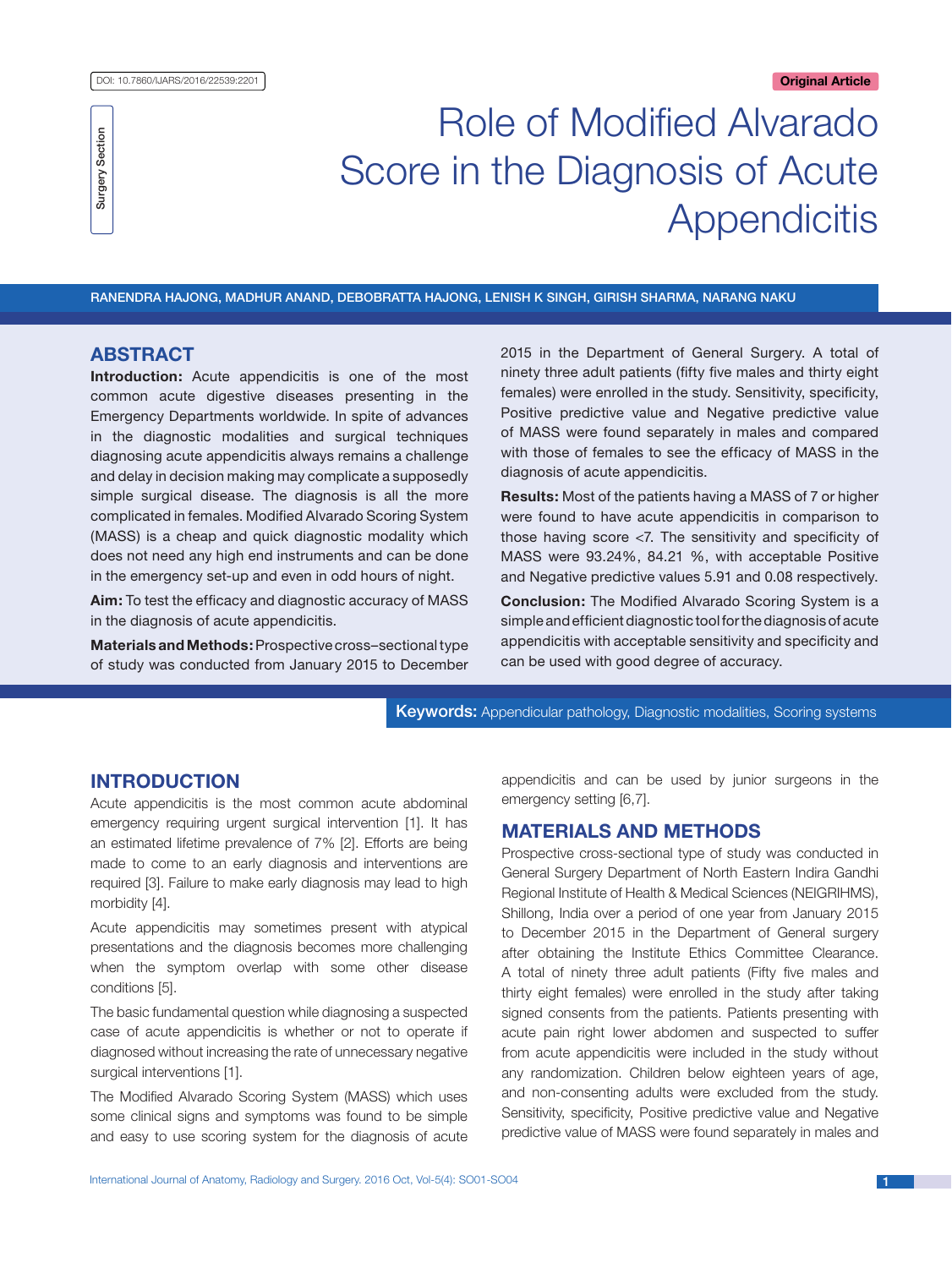#### Ranendra Hajong et al., Modified Alvarado Score in Appendicitis www.ijars.net

compared with those of females to see the efficacy of MASS in the diagnosis of acute appendicitis. Descriptive statistics was used for the statistical analysis.

Patients presenting to the hospital with acute pain in the right lower abdomen was subjected to clinical examination and data was collected as per the required format of the Modified Alvarado Scoring System [Table/Fig-1] and blood was collected at that time itself for total leucocyte count and other blood parameters as deemed fit for anesthesia fitness should the patient require surgery at a later date.

| <b>Symptoms</b>                                                                           | <b>Score</b> |  |  |
|-------------------------------------------------------------------------------------------|--------------|--|--|
| Migratory right iliac fossa pain                                                          |              |  |  |
| Nausea/Vomiting                                                                           |              |  |  |
| Anorexia                                                                                  |              |  |  |
| Signs                                                                                     |              |  |  |
| Tenderness in right iliac fossa                                                           | 2            |  |  |
| Rebound tenderness in right iliac fossa                                                   |              |  |  |
| Elevated temperature                                                                      |              |  |  |
| <b>Laboratory Findings</b>                                                                |              |  |  |
| Leucocytosis                                                                              | 2            |  |  |
| Total                                                                                     | 9            |  |  |
| <b>[Table/Fig-1]:</b> Showing parameters used in Modified Alvarado<br>Scoring System [8]. |              |  |  |

# **Results**

About 80% of appendix was found to be inflamed at surgery [Table/Fig-2] and confirmed on histopathological examination after surgery [Table/Fig-3]. Most of the patients having a MASS of 7 or higher were found to have acute appendicitis in comparison to those having score <7 [Table/Fig-4]. The

| <b>Operative Findings</b>                                          | <b>Frequency</b> | Percentage (%) |  |
|--------------------------------------------------------------------|------------------|----------------|--|
| Inflamed appendix                                                  | 66               | 70.97          |  |
| Gangrenous appendix                                                |                  | 6.45           |  |
| Perforated appendix                                                |                  | 2.15           |  |
| Normal appendix                                                    | 19               | 20.43          |  |
| Total                                                              | 93               | 100            |  |
| <b>[Table/Fig-2]:</b> Showing intraoperative findings of appendix. |                  |                |  |

| <b>Histological Findings</b>                                                           | Frequency | Percentage (%) |  |  |
|----------------------------------------------------------------------------------------|-----------|----------------|--|--|
| Acute appendicitis                                                                     | 57        | 61.29          |  |  |
| Suppurative appendicitis                                                               | 10        | 10.75          |  |  |
| Chronic non-specific appendicitis                                                      |           | 7.53           |  |  |
| Normal appendix                                                                        | 19        | 20.43          |  |  |
| Total                                                                                  | 93        | 100            |  |  |
| <b>[Table/Fig-3]:</b> Showing histopathological findings of appendix after<br>surgery. |           |                |  |  |

sensitivity and specificity of MASS was found to be good [Table/Fig-5] with acceptable positive and negative predictive values.

| <b>Mass</b> | <b>Histological Findings</b> | Total                                                                |    |
|-------------|------------------------------|----------------------------------------------------------------------|----|
|             | <b>Appendicitis</b>          | <b>No Appendicitis</b>                                               |    |
| >7          | 69                           |                                                                      | 72 |
| -7          |                              | 16                                                                   |    |
| Total       | 74                           | 19                                                                   | 93 |
|             |                              | <b>Table/Fig.41:</b> Showing the Alvarado scores in patients with or |    |

**[Table/Fig-4]:** Showing the Alvarado scores in patients with or without appendicitis.

| <b>Variable</b>                          | <b>Male</b>           | Female                    | <b>Combined</b>       | p-value |  |
|------------------------------------------|-----------------------|---------------------------|-----------------------|---------|--|
| Sensitivity                              | 93.75%                | 92.31%                    | 93.24%                | 0.787   |  |
| (95% CI)                                 | (82.80% to<br>98.69%) | (74.87% to<br>99.05%)     | (84.93% to<br>97.77%) |         |  |
| Specificity                              | 85.71 %               | 83.33 %                   | 84.21 %               | 0.755   |  |
| (95% CI)                                 | (42.13% to<br>99.64%) | (51.59% to<br>97.91%)     | (60.42% to<br>96.62%) |         |  |
| Positive                                 | 6.56                  | 5.54                      | 5.91                  | 0.841   |  |
| Likelihood<br>Ratio (95% CI)             | $(1.07)$ to<br>40.34) | $(1.56)$ to<br>19.72)     | $(2.09)$ to<br>16.71) |         |  |
| Negative                                 | 0.07                  | 0.09                      | 0.08                  | 0.973   |  |
| Likelihood<br>Ratio (95% CI)             | $(0.02)$ to<br>0.23)  | $(0.02 \text{ to } 0.36)$ | $(0.03)$ to<br>(0.19) |         |  |
| Positive                                 | 97.83%                | 92.31%                    | 95.83%                | 0.205   |  |
| Predictive<br>Value (95% CI)             | (88.47% to<br>99.94%) | (74.87% to<br>99.05%)     | (88.30% to<br>99.13%) |         |  |
| Negative<br>Predictive<br>Value (95% CI) | 66.67 %               | 83.33 %                   | 76.19 %               | 0.752   |  |
|                                          | (29.93% to<br>92.51%) | (51.59% to<br>97.91%)     | (52.83% to<br>91.78%) |         |  |

**[Table/Fig-5]:** Showing the sensitivity, specificity, PPV, NPV, PLR and NLR in various categories of patients. (CI: Confidence Interval, PPV: Positive Predictive Value, NPV: Negative Predictive Value, PLR: Positive Likelihood Ratio, NLR: Negative Likelihood Ratio)

## **Discussion**

Acute appendicitis is a clinical diagnosis. Many patients still undergo negative appendicectomies despite the widespread use of advanced imaging modalities and many predictive scoring systems [6]. Even in a developed country like United Kingdom, there is no defined 'acceptable' Negative Appendicectomy Rate (NAR) [6].

A negative appendicectomy rate of 20-40% has been reported in the literature and surgeons in order to avoid the complications of perforated appendicitis usually accepta negative appendicectomy rate of about 15-20% [7].

A higher threshold in performing appendicectomy may improve its diagnostic accuracy but carries an increased risk of appendicular perforation and sepsis; thereby increasing morbidity and mortality [9]. Ultrasonography or computed tomography imaging may improve the diagnostic accuracy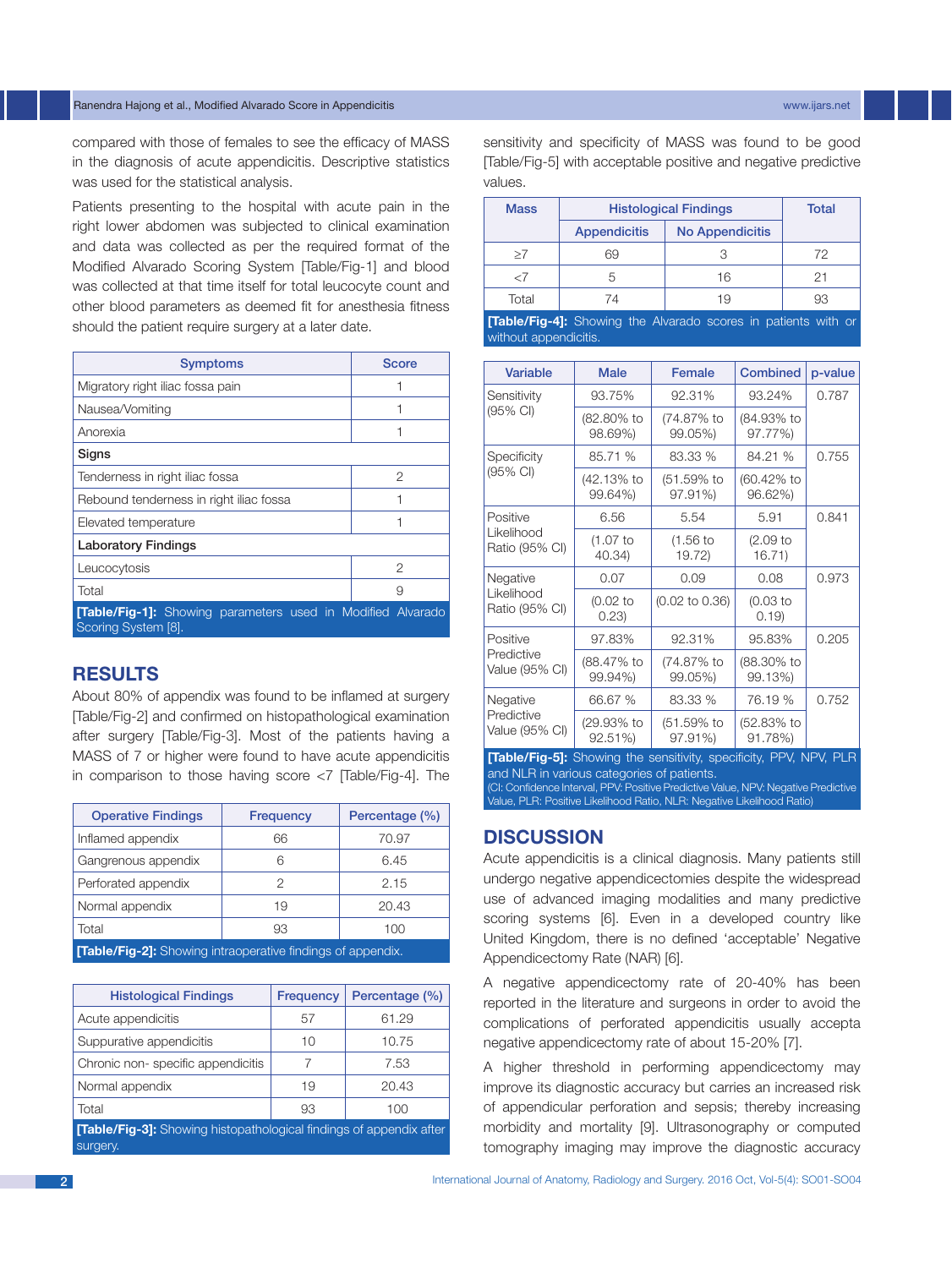www.ijars.net Ranendra Hajong et al., Modified Alvarado Score in Appendicitis

of acute appendicitis but it is associated with an escalated cost [9]. Livingston EH et al., has found that due to injudicious use of CT imaging may diagnose early low-grade appendicitis leading to appendicectomies which otherwise would have resolved by antibiotics therapy alone [7].

Scoring systems and graded compression sonography may improve the diagnostic accuracy of acute appendicitis [10].

The original Alvarado Scoring System was based on three signs, three symptoms and two laboratory data. The Modified Alvarado Scoring System (MASS) where shift of neutrophil count to the left is omitted has also been found to be a quick and inexpensive diagnostic tool for diagnosingacute appendicitis even though the diagnostic accuracies vary [10- 12]. A score of 7 was taken as the cut-off originally by Alvarado for operating upon patients with suspected acute appendicitis and the same cut-off point of 7 has been used commonly in various other studies [10-12].

The sensitivity, specificity, positive predictive value and negative predictive values in our series were 93.24%, 84.21 %, 95.83% and 76.19 % respectively by taking a cut-off point of 7. Similar results have been obtained by Kanumba et al., with a sensitivity, specificity, positive predictive value and negative predictive values of 94.1%, 90.4%, 95.2% and 88.4% respectively [4]. Nishikant Gujar et al., also found sensitivity and specificity of Modified Alvarado Score 98.44 and 94.44% respectively [13].

Nanjundaiah N et al., found sensitivity, specificity, positive predictive value and negative predictive values of 58.9%, 85.7%, 97.3% and 19.1% respectively for MASS [9]. Mán E et al., found that for the diagnosis of acute appendicitis clinical assessment had better sensitivity and sensitivity than Alvarado score [14]. Gurav et al., showed 20.00% and 80.00% sensitivity and specificity in cases of acute appendicitis while 28.57% and 78.83% sensitivity and specificity in case of non-acute appendicitis by using the MASS [15]. Shirzad Nasiri et al., in their series got a sensitivity, specificity, PPV, NPV, and accuracy of 62.7%,65.7%,37.5%, 89.8% and 11.5% respectively at a MASS cut-off point of 7 [16]. At a cutoff point of 6, Sun et al., reported a higher sensitivity and NPV, than the traditional cut-off point of 7 [Table/Fig-6] [17].

| Para-<br>meters                                                  | Present<br>study | Kan-<br>umba<br>et<br>al., [4] | Nan-<br>jundh<br>N<br>et<br>al., [9] | <b>Shirzad</b><br><b>Nasiri</b><br>et<br>al., [16] | Gurav<br>et al.,<br>$[15]$ | Nishi-<br>kant<br>Gujar<br>et al.,<br>$[13]$ |
|------------------------------------------------------------------|------------------|--------------------------------|--------------------------------------|----------------------------------------------------|----------------------------|----------------------------------------------|
| Sensitivity                                                      | 93.24%.          | 94.1%,                         | 58.9%,                               | 62.7%,                                             | 20.00%                     | 98.44                                        |
| Specificity                                                      | 84.21 %,         | 90.4%,                         | 85.7%.                               | 65.7%,                                             | 80.00%                     | 94.44%                                       |
| <b>PPV</b>                                                       | 95.83%           | 95.2%                          | 97.3%                                | 37.5%,                                             |                            |                                              |
| <b>NPV</b>                                                       | 76.19 %          | 88.4%                          | 19.1%                                | 89.8%                                              |                            |                                              |
| <b>[Table/Fig-6]:</b> Showing the comparison with other studies. |                  |                                |                                      |                                                    |                            |                                              |

#### **Limitations**

The limitations of the study were the fewer number of the sample size and not comparing the results with other methods for diagnosis of acute appendicitis.

# **Conclusion**

To conclude it may be said that MASS is an inexpensive tool for the diagnosis of acute appendicitis with a variable sensitivity and specificity and may be used in day to day practice. In doubtful cases, ultrasonography may improve the sensitivity and specificity of MASS in the diagnosis of acute appendicitis.

#### **References**

- [1] Daniel JS, Nicolaj D, Stephen RO, Nathan IS. Diagnosing appendicitis: evidence-based review of the diagnostic approach in 2014. *West J Emerg Med*. 2014;15(7):859–71.
- [2] Gwynn LK. The diagnosis of acute appendicitis: clinical assessment versus computed tomography evaluation. *J Emerg Med.* 2001;21(2):119–23.
- [3] Jaffe B&BD: The Appendix.Edited by: Brunicardi F Ei C. Schwartz's Principles of Surgery New York: Mc-Graw Hill Companies lnc; 2005.
- [4] Kanumba ES, Joseph BM, Peter R, Phillipo LC. Modified Alvarado Scoring System as a diagnostic tool for acute appendicitis at Bugando Medical Centre, Mwanza, Tanzania. *BMC Surgery*. 2011;11:04.
- [5] Andersson RE. Meta-analysis of the clinical and laboratory diagnosis of appendicitis. *Br J Surg*. 2004;91(1):28–37.
- [6] Lim J, Pang Q, Alexander R. One year negative appendicectomy rates at a district general hospital: A retrospective cohort study. *Int J Surg*. 2016;31:01-04.
- [7] Livingston EH, Woodward WA, Sarosi GA, Haley RW. Disconnect between incidence of non-perforated and perforated appendicitis; implications for pathophysiology and management. *Ann Surg*. 2007;245:886–92.
- [8] Mohamed A, Bhat N. Acute appendicitis dilemma of diagnosis and management. *The Internet Journal of Surgery*. 2009; 23(2).
- [9] Nanjundaiah N, Ashfaque M, Venkatesh S, Kalpana A, Priya SA. A comparative study of RIPASA score and Alvarado score in the diagnosis of acute appendicitis. *J Clin Diagn Res*. 2014;8(11):NC03–05.
- [10] Horzic M, Salamon A, Kopljar M, Skupnjak M, Cupurdija K, Vanjak D. Analysis of scores in diagnosis of acute appendicitis in women. *Coll Antropol*. 2005; 29(1):133-38.
- [11] Flum DR, Koepsell T. The clinical and economic correlates of misdiagnosed appendicitis: nationwide analysis. *Arch Surg.* 2002;137:799–804.
- [12] Old JL, Dusing RW, Yap W, Dirks J. Imaging for suspected appendicitis. *Am Fam Physician*. 2005;71(1):71–78.
- [13] Nishikant G, Sajid M, Ravi KC, Sachin DM. Determination of sensitivity and specificity of modified Alvarado score and ultrasonography in patients with acute appendicitis. *JKIMSU*. 2015;4(2):89-99.
- [14] Mán E, Simonka Z, Varga A, Rárosi F, Lázár G. Impact of the Alvarado score on the diagnosis of acute appendicitis: comparing clinical judgment, Alvarado score, and a new modified score in suspected appendicitis: a prospective, randomized clinical trial. *Surg Endosc*. 2014;28(8):2398-405.

International Journal of Anatomy, Radiology and Surgery. 2016 Oct, Vol-5(4): SO01-SO04 31 32 32 33 33 34 34 35 36 36 37 38 39 30 31 32 32 33 34 35 35 36 37 37 38 39 30 31 32 32 33 34 35 35 36 37 38 39 30 31 32 33 34 35 35